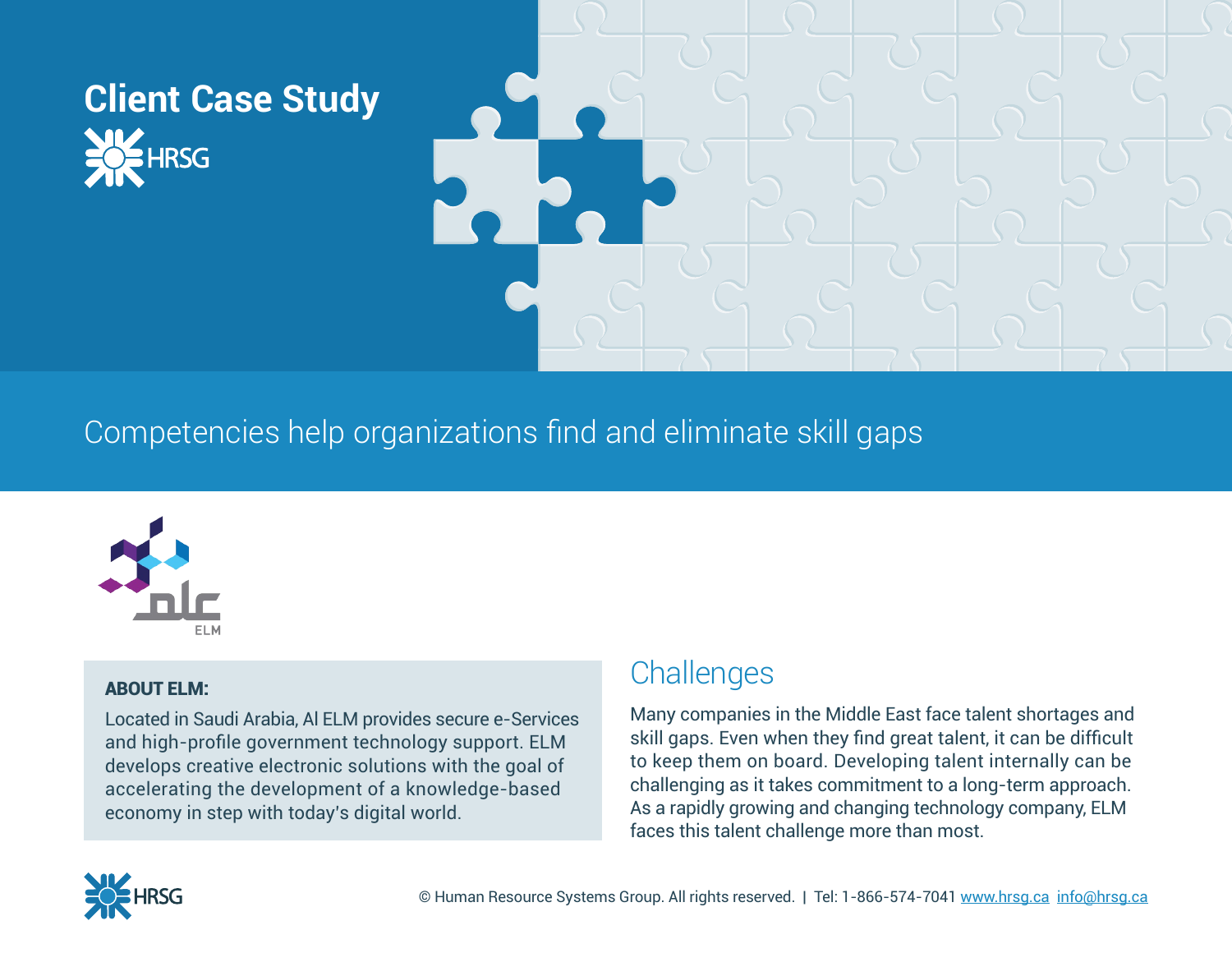ELM needed to acquire and develop the key skills needed to support the company's growth and to continue to offer ever changing solutions. As a priority, the company decided to focus on developing the skills of its current workforce through a focused development program.

Developing talent internally can be challenging as it takes commitment to a long-term approach.

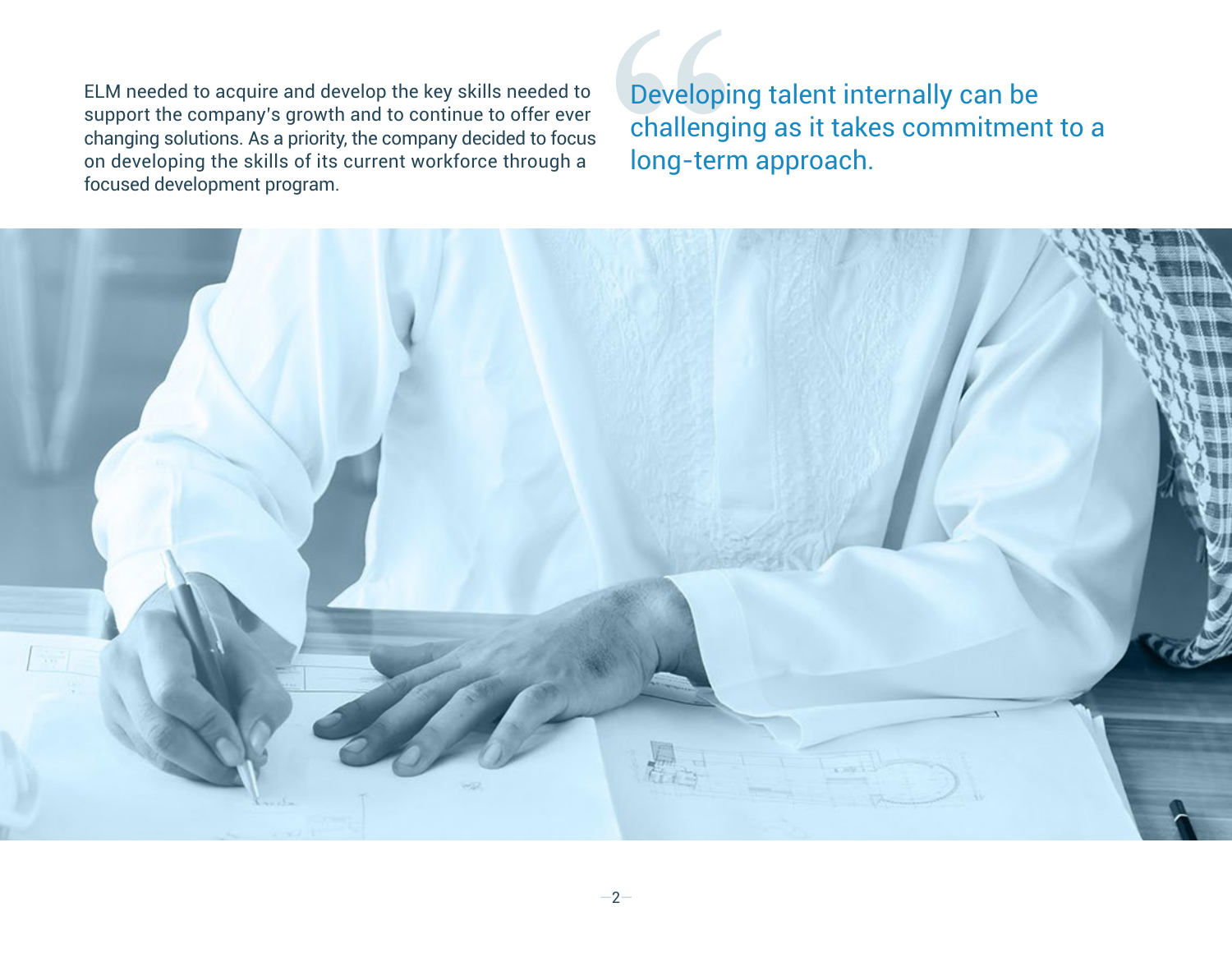### **Solutions**

ELM decided that utilizing competencies would provide a standardized and accelerated way to build its talent. The competencies would identify the skills, abilities, and traits needed of people and be used to recruit, develop, and retain the top talent. HRSG was engaged to help build a customized competency dictionary especially for their needs.

The first step for ELM was to develop core competencies aligned with their mission, vision, values, and goals. HRSG then conducted focus groups with senior managers of each business line to understand the critical challenges and define corresponding technical competencies for each job family. A competency profile was developed for each job that defined the most important competencies and level of proficiency.

In building a development program that applied to all staff, three things needed to happen:

- Employees needed to be assessed against the competencies to understand their learning gaps;
- An individual development plan needed to be built for each employee with very specific learning activities and timelines developed;
- The program needed to be managed carefully with the proper support during the assessment and development phases.

"The assessments are a very important tool because, if you cannot measure something you cannot manage it," says Mr. Thamer Al Quadaimi, Executive Manager of Learning and

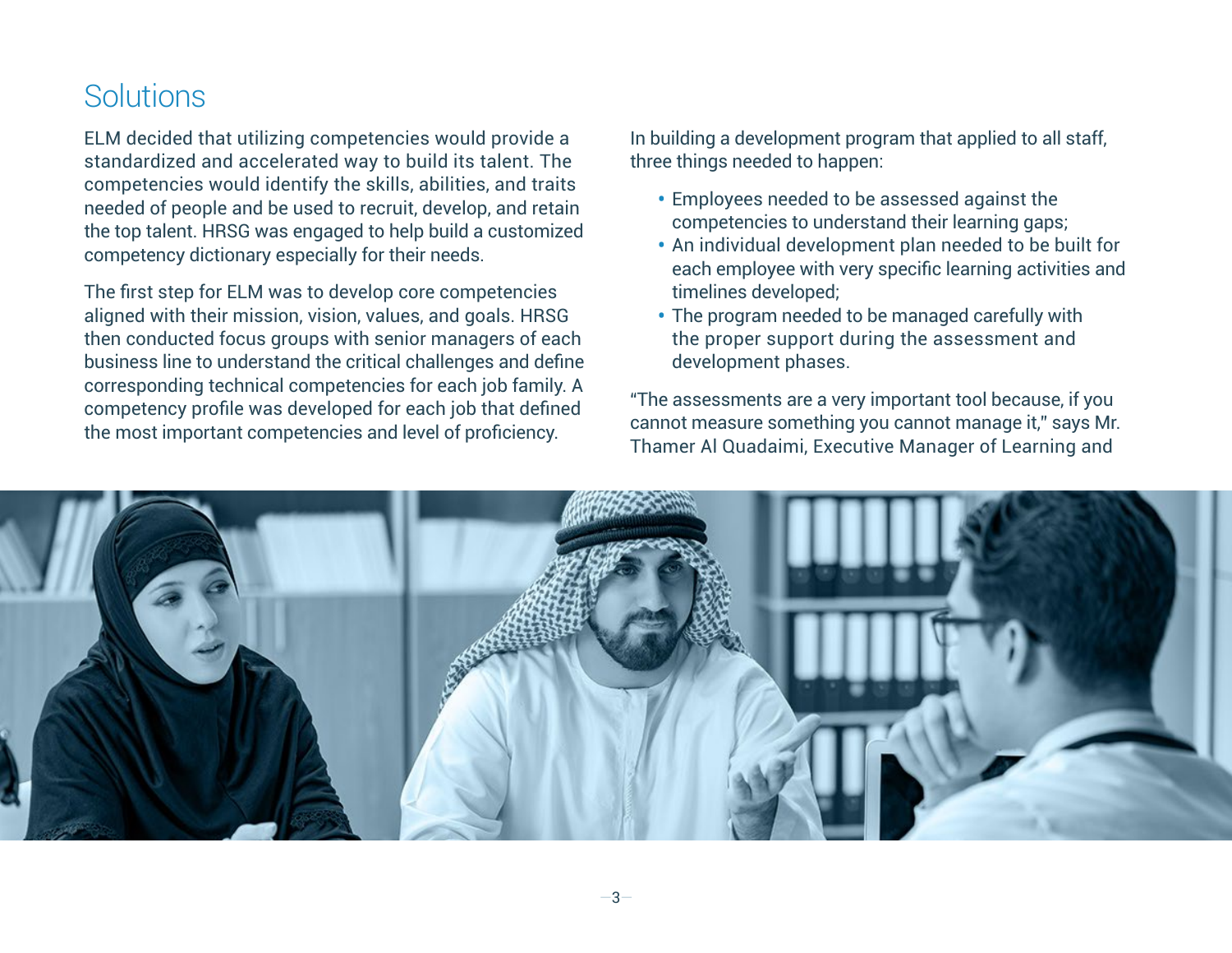Talent Development. "By using assessments we can accurately measure how employees are performing and then help them manage their career and skills development."

ELM found great benefit to using HRSG's CompetencyCore technology to help engage their entire organization in gaining momentum and support for their development initiative. "Competency-based management tools like the one that HRSG offers, CompetencyCore, will help you engage in those more complex competency assessment initiatives as well, so it's very crucial and very critical now to use technology tools, but to do so properly and to overlay it on top of a process that's built on a solid foundation," says Mr. Thamer.

The software identified specific learning activities for employees to follow that included courses, e-learning, readings, on-the-job learning and coaching. ELM promoted the use of experiential learning, not just going to classroom courses. They found that learning on the job was more cost effective and gave better results.

ELM trained a group of "champions" from the organization to help managers and employees do the assessments and develop learning plans. In some cases, they helped managers give feedback or resolve differences in ratings. "We consider them the first level of contact," says Mr. Saqib Mansoor Ahmed, the Learning and Talent Development Architect. "We recommend that organizations using competencies take special consideration into how they will raise awareness and champion the project." ELM continues to make updates to their competency initiative, including succession planning and implementing new projects.

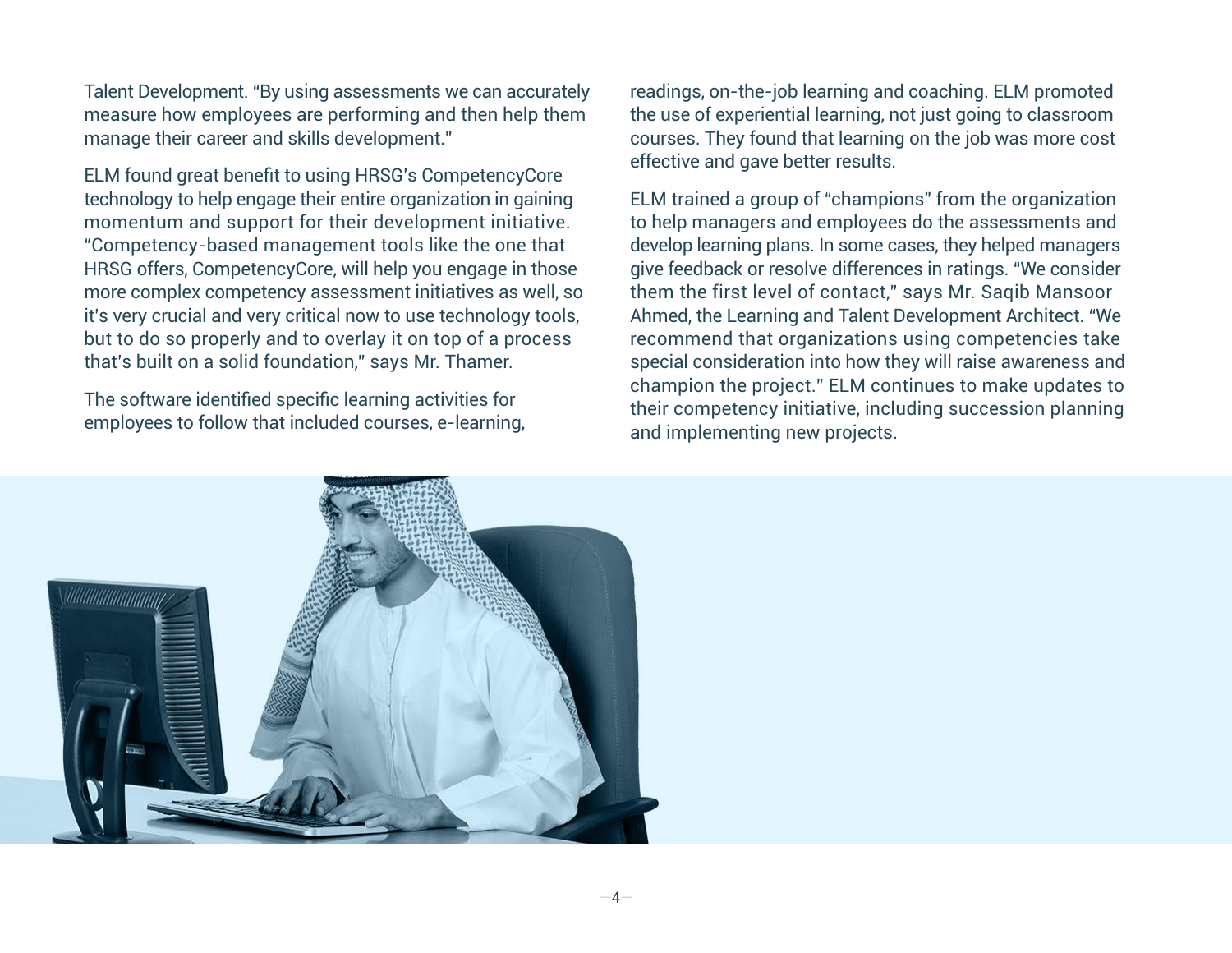### **Results**

ELM has now completed two cycles of assessment and development. "One of the best things to come out of this project was that we now have a common language to talk about performance, development, etc." says Mr. Saqib. "When we have discussions between departments they go a lot more smoothly and we achieve more because we're all on the same page as to what constitutes success." ELM now has a much clearer idea of the core competencies required for success organization-wide, which helps the learning and development teams design programs which are applicable for everyone. One of the main benefits is that managers know if

#### We achieve more because we're all on the same page as to what constitutes success.

someone is lacking in a particular skill. The assessments are objective and the results are accepted by the employee and management, decreasing conflict and increasing motivation and performance. All employees at ELM need to have the core competencies of customer focus, creativity and innovation, and achievement orientation. This has also improved relationships between employees at different levels within the organization.